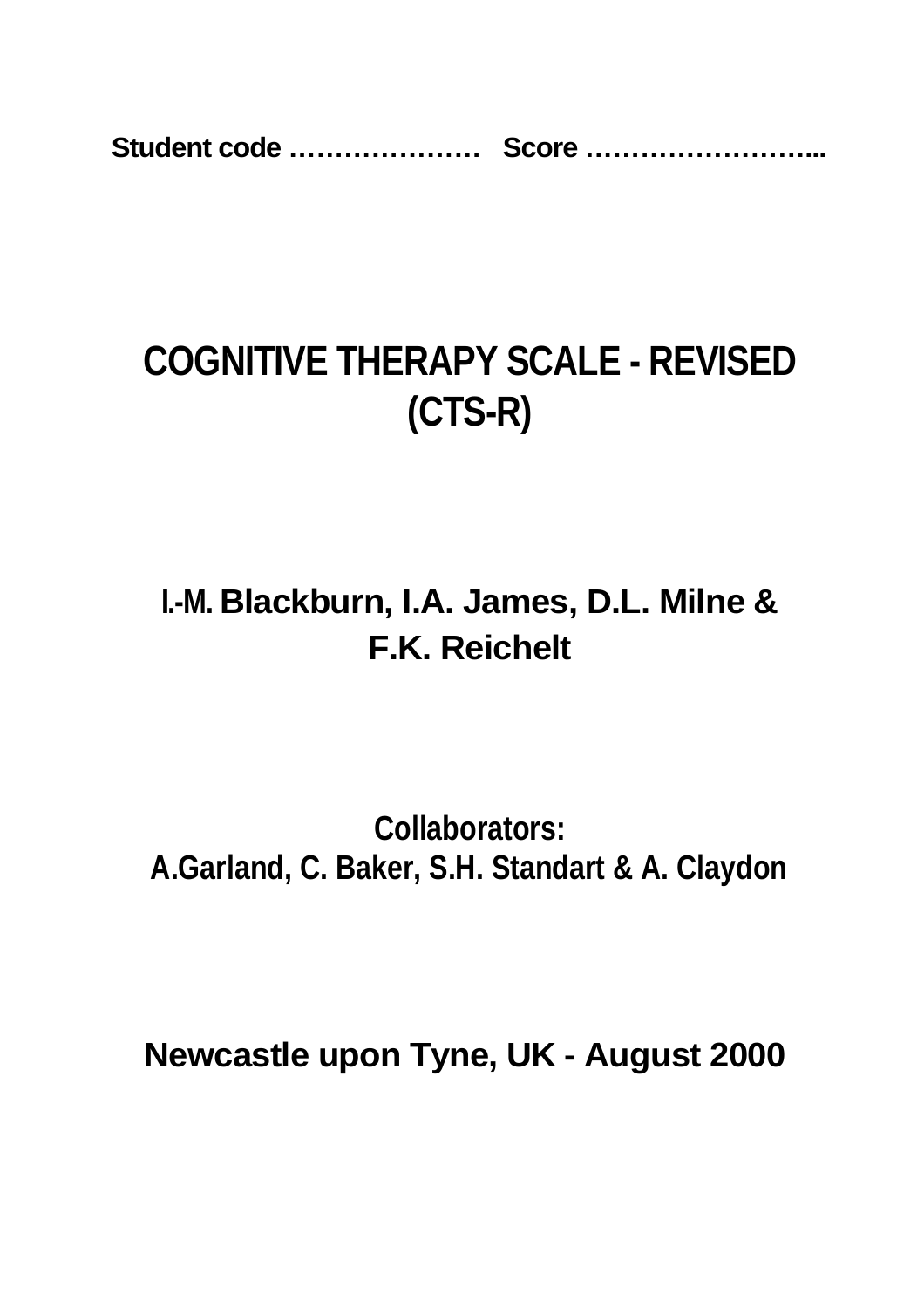THE REVISED COGNTIVE THERAPY SCALE AUGUST 2000

Scorer:……………………………………………. Date:………………………………………….

# **COGNITIVE THERAPY SCALE - REVISED (CTS-R)**

#### **The rating of the scale**

The present seven point scale (i.e. a 0-6 Likert scale) extends from (0) where the therapist did not adhere to that aspect of therapy (non-adherence) to (6) where there is adherence and very high skill. Thus the scale assesses both adherence to therapy method and skill of the therapist. To aid with the rating of items of the scale, an outline of the key features of each item is provided at the top of each section. A description of the various rating criteria is given in the right hand margin - see example below in Figure 1. Further details are provided in the accompanying manual.

The examples are intended to be used as useful guidelines only. They are not meant to be used as prescriptive scoring criteria, rather providing both illustrative anchor points and guides.

## **Adjusting the scale in the presence of patient difficulties**

The scale's dimensions were devised for patients assessed as being well/moderately suited for cognitive therapy (Safran & Segal, 1990). As such, adjustments may need to be made when patient difficulties are evident (e.g. excessive avoidance). Indeed, with problematic patients it is sometimes difficult to apply CT methods successfully; that is, with desirable change. In such circumstances the rater needs to assess the therapist's therapeutic skills in the application of the methods. Thus even though the therapist may be unsuccessful at promoting change, credit should be given for demonstrations of appropriate skilful therapy.

Safran, J.D. & Segal, Z.V. (1990) *Interpersonal* processes *in* cognitive *therapy.* New York, Basic Books.

## **Figure 1: Example of the scoring layout**

**Key features:** this is an operationalised description of the item (see examples within the CTS-R).

Mark with an 'X' on the vertical line, using whole and half numbers, the level to which you think the therapist has fulfilled the core function. The descriptive features on the right are designed to guide your decision.

N.B. When rating, take into consideration the appropriateness of therapeutic interventions for stage of therapy and perceived patient difficulty.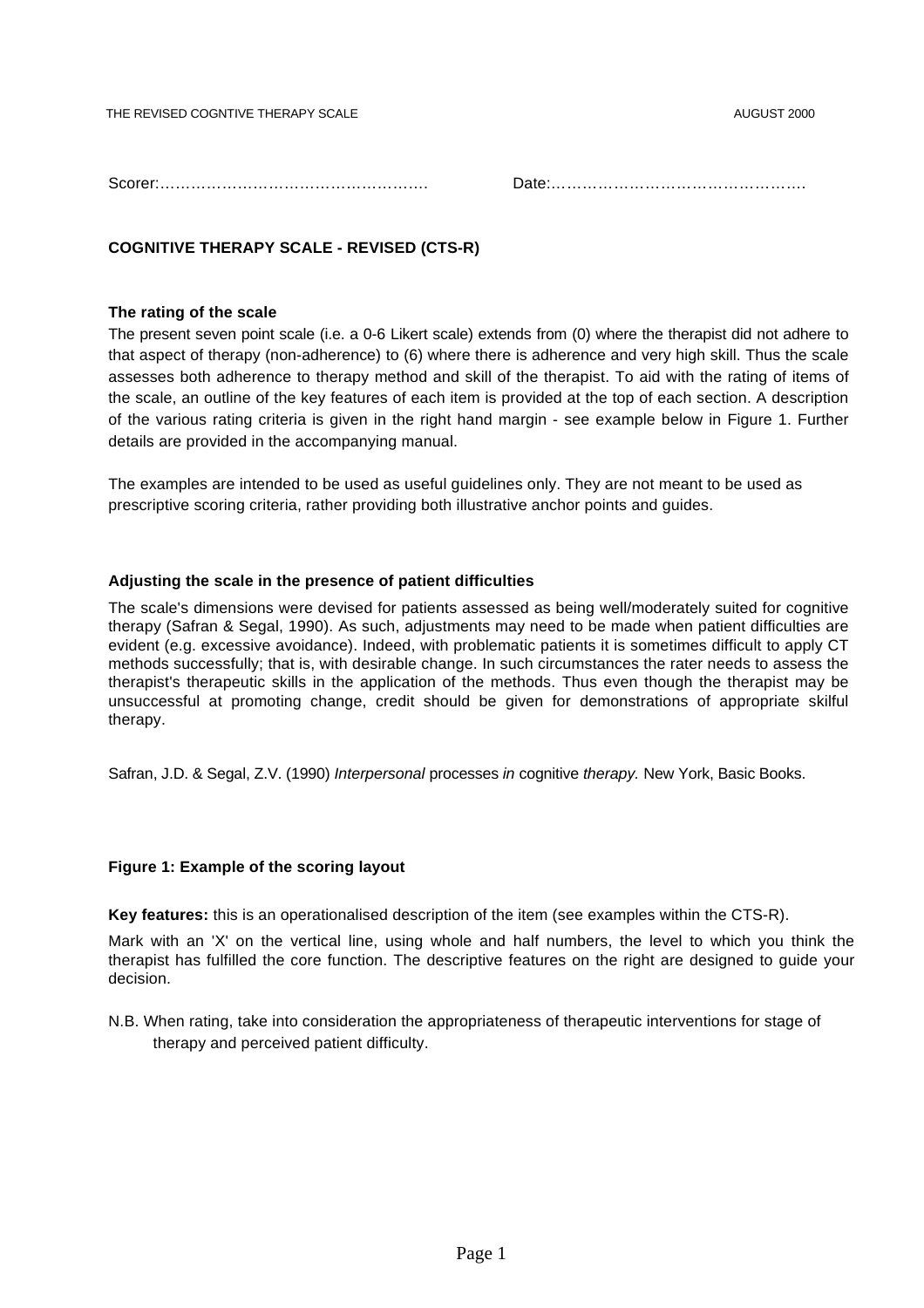

\* The present scale has incorporated the Dreyfus system (Dreyfus, 1989) for denoting competence, which is described fully in the manual. Please note that the 'top marks (i.e. near the 'expert' end of the continuum) are reserved for those therapists demonstrating highly effective skills, particularly in the face of difficulties (i.e. highly aggressive or avoidant patients; high levels of emotional discharge from the patients; and various situational factors).

The **`Key Features'** describe the important features that need to be considered when scoring each item. When rating the item, you must first identify whether some of the features are present. You must then consider whether the therapist should be regarded as competent with the features. If the therapist includes most of the key features and uses them appropriately (i.e. misses few relevant opportunities to use them), the therapist should be rated very highly.

The **`Examples'** are only guidelines and should not be regarded as absolute rating criteria.

#### **Scoring Distribution**

It is important to remember that the scoring profile for this scale should approximate to a normal distribution (i.e. mid-point 3), with relatively few therapists scoring at the extremes.

Dreyfus, H. L. (1989). The Dreyfus model of skill acquisition. *In* J. Burke (ed.) *Competency based education and training.* London: Falmer Press.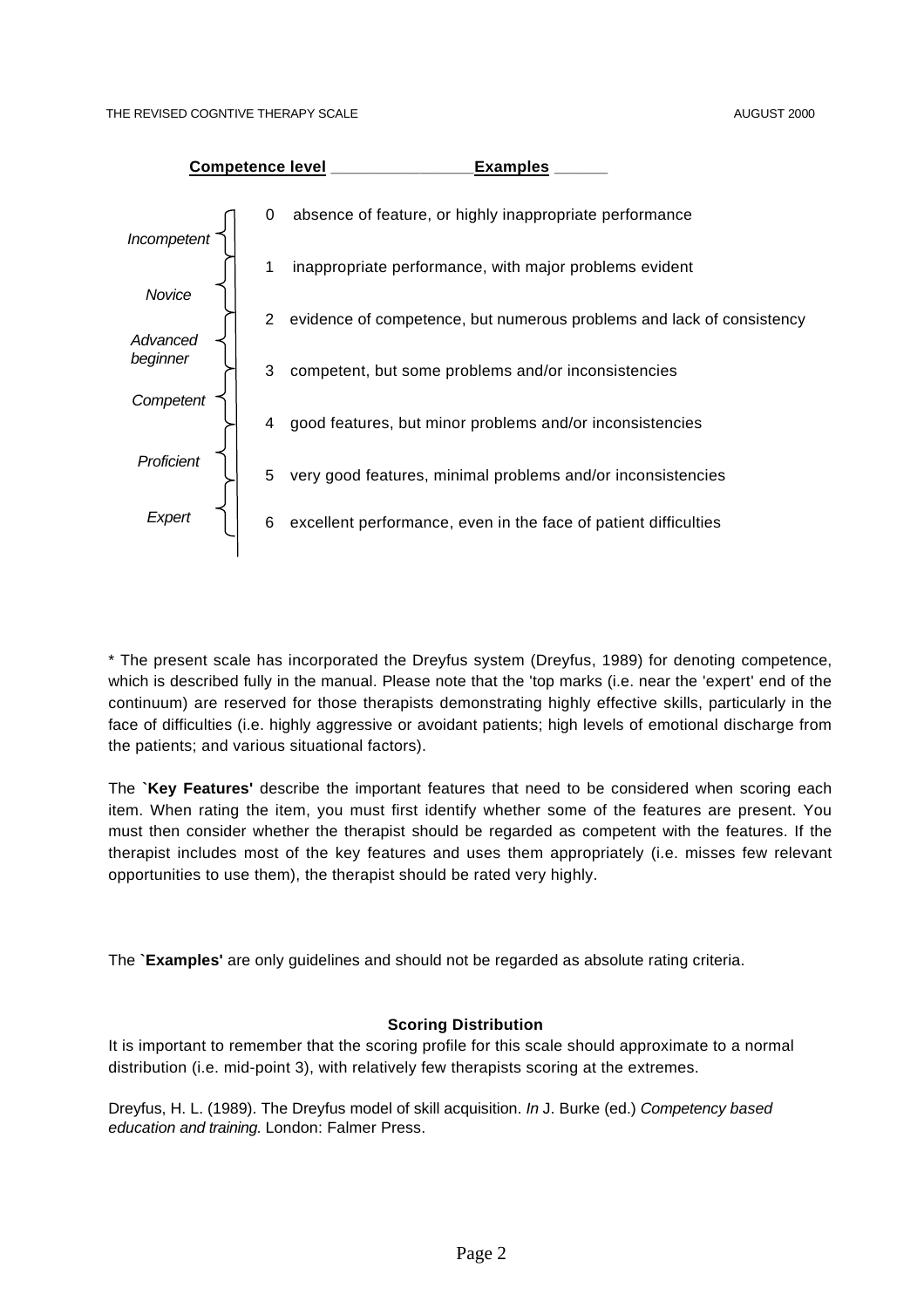# **ITEM 1 - AGENDA SETTING & ADHERENCE**

**Key features:** To address adequately topics that have been agreed and set in an appropriate way. This involves the setting of discrete and realistic targets collaboratively.. The format for setting the agenda may vary according to the stage of therapy - see manual.

Three features need to be considered when scoring this item:

- (i) presence/absence of an agenda which is explicit, agreed and prioritised, and feasible in the time available;
- (ii) appropriateness of the contents of the agenda (to stage of therapy, current concerns etc.), a standing item being a review of the homework set previously;
- (iii) appropriate adherence to the agenda.

Mark with an 'X' on the vertical line, the level to which you think the therapist has fulfilled the core function. The descriptive features on the right are designed to guide your decision.

NB: Agenda setting requires collaboration and credit for this should be given here, and here alone. Collaboration occurring at any other phase of the session should be scored under Item 3 (Collaboration).

| <b>Competence</b><br>level | <b>Examples</b><br>NB: Score according to features, not examples!                                                                                           |
|----------------------------|-------------------------------------------------------------------------------------------------------------------------------------------------------------|
|                            | No agenda set, highly inappropriate agenda set, or agenda not adhered to.                                                                                   |
|                            | Inappropriate agenda set (e.g. lack of focus, unrealistic, no account of<br>patient's presentation, homework not reviewed).                                 |
| $\overline{2}$             | An attempt at an agenda made, but major difficulties evident (e.g. unilaterally set).<br>Poor adherence.                                                    |
| 3                          | Appropriate agenda, which was set well, but some difficulties evident (e.g.<br>poor collaboration). Some adherence.                                         |
| 4                          | Appropriate agenda, minor difficulties evident (e.g. no prioritisation), but<br>appropriate features covered (e.g. review of homework). Moderate adherence. |
| 5                          | Appropriate agenda set with discrete and prioritised targets - review at the<br>end. Agenda adhered to. Minimal problems.                                   |
| 6                          | Excellent agenda set, or highly effective agenda set in the face of difficulties.                                                                           |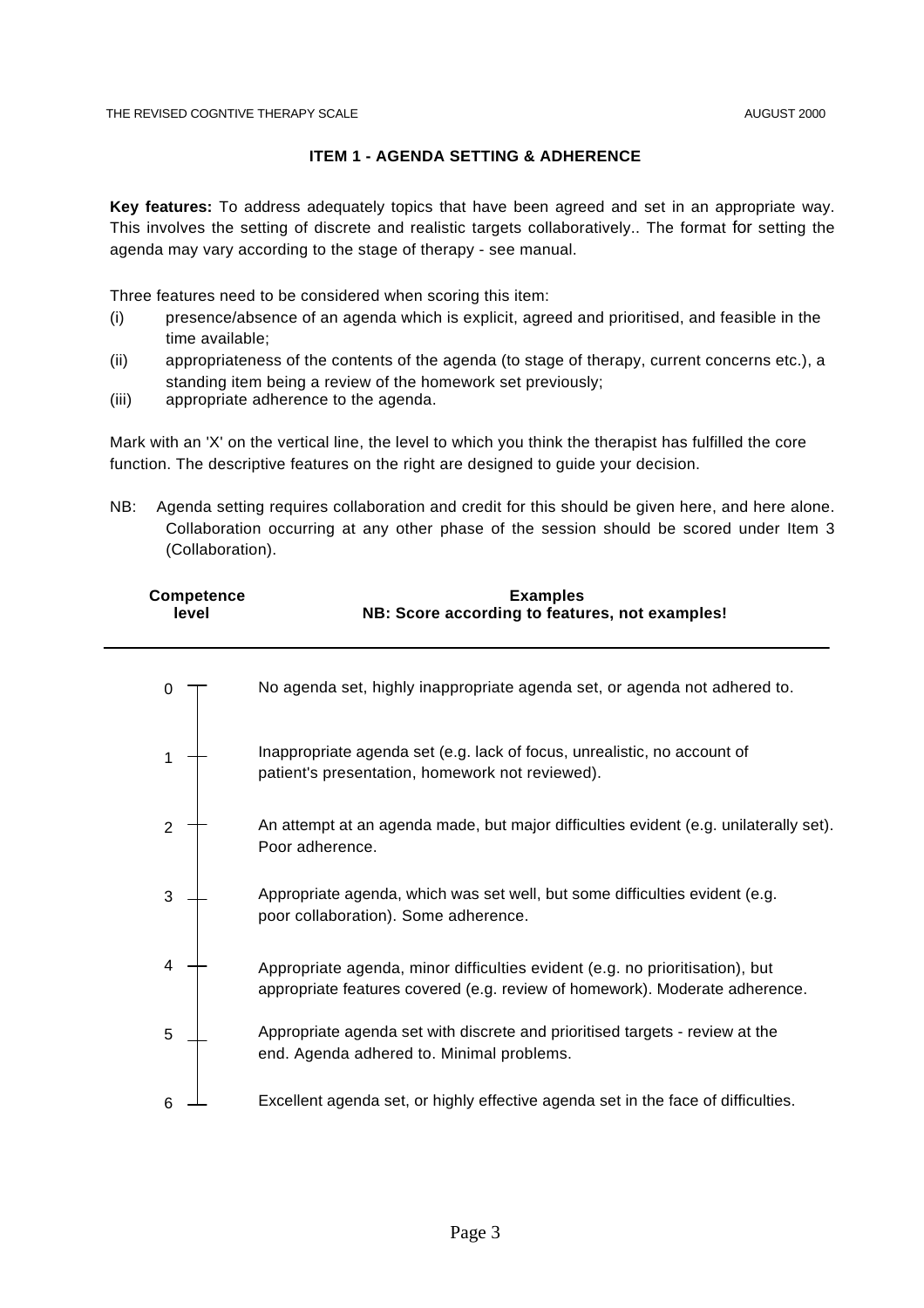#### **ITEM 2 - FEEDBACK**

**Key features:** The patient's and therapist's understanding of key issues should be helped through the use of two-way feedback: The two major forms of feeding back information are through general summary and chunking of important units of information. The use of appropriate feedback helps both the therapist to understand the patient's situation, and the patient to synthesise material enabling him/her to gain major insight and make therapeutic shifts. It also helps to keep the patient focused.

Three features need to be considered when scoring this item:

- (i) presence and frequency, or absence, of feedback. Feedback should be given/elicited throughout the therapy - with major summaries both at the beginning (review of week) and end (session summary), while topic reviews (i.e. chunking) should occur throughout the session;
- (ii) appropriateness of the contents of the feedback;
- (iii) manner of its delivery and elicitation (NB: can be written).

| <b>Competence</b><br>level | <b>Examples</b><br>NB: Score according to features, not examples!                                                                                                                                                |
|----------------------------|------------------------------------------------------------------------------------------------------------------------------------------------------------------------------------------------------------------|
| 0                          | Absence of feedback or highly inappropriate feedback.                                                                                                                                                            |
| 1                          | Minimal appropriate feedback (verbal and/or written).                                                                                                                                                            |
| $\overline{2}$             | Appropriate feedback, but not given frequently enough by therapist, with<br>insufficient attempts to elicit and give feedback, e.g. feedback too vague to<br>provide opportunities for understanding and change. |
| 3                          | Appropriate feedback given and elicited frequently, although some difficulties<br>evident in terms of content or method of delivery.                                                                             |
| 4                          | Appropriate feedback given and elicited frequently, facilitating moderate<br>therapeutic gains. Minor problems evident (eg. inconsistent).                                                                       |
| 5                          | Highly appropriate feedback given and elicited regularly, facilitating shared<br>understanding and enabling significant therapeutic gains. Minimal problems.                                                     |
| 6                          | Excellent use of feedback, or highly effective feedback given and elicited<br>regularly in the face of difficulties.                                                                                             |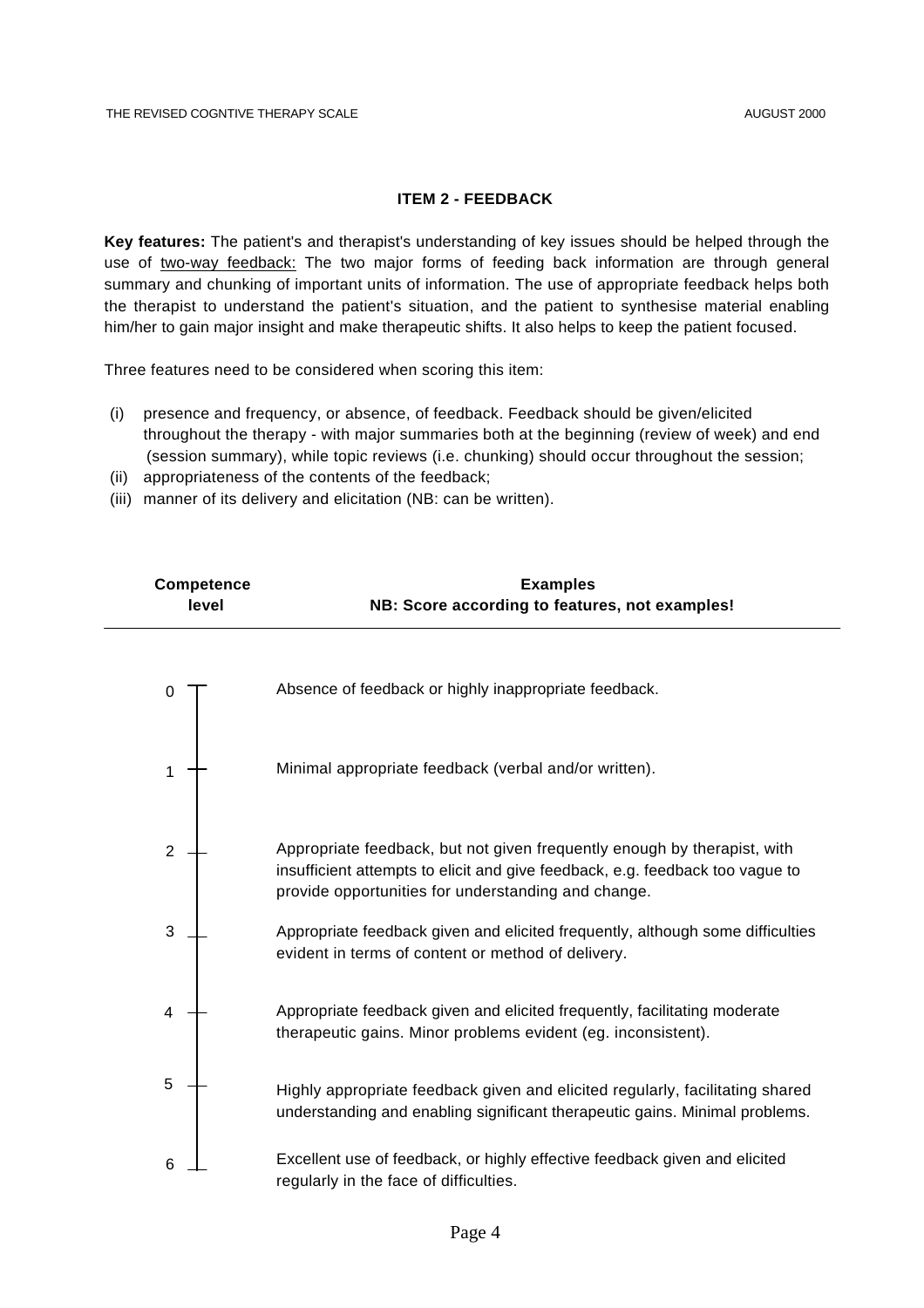#### **ITEM 3 - COLLABORATION**

**Key features:** The patient should be encouraged to be active in the session. There must be clear evidence of productive teamwork, with the therapist skillfully encouraging the patient to participate fully (e.g. through questioning techniques, shared problem solving and decision making) and take responsibility. However, the therapist must not allow the patient to ramble in an unstructured way.

Three features need to be considered: the therapist style should encourage effective teamwork through his/her use of:

- (i) verbal skills (e.g. non-hectoring);
- (ii) non-verbal skills (e.g. attention and use of joint activities);
- (iii) sharing of written summaries.
- NB: Questioning is a central feature with regard to this item, but questions designed to facilitate reflections and self discovery should be scored under Item 9 (Guided Discovery).

| <b>Competence</b><br>level | <b>Examples</b><br>NB: Score according to features, not examples!                                                                                                    |
|----------------------------|----------------------------------------------------------------------------------------------------------------------------------------------------------------------|
| 0                          | Patient is actively prevented or discouraged from being collaborative.                                                                                               |
| 1                          | The therapist is too controlling, dominating, or passive.                                                                                                            |
| $\overline{2}$             | Some occasional attempt at collaboration, but didactic style or passivity of<br>therapist encourages passivity or other problems in the therapeutic<br>relationship. |
| 3                          | Teamwork evident, but some problems with collaborative set (e.g. not<br>enough time allowed for the patient to reflect and participate actively).                    |
| 4                          | Effective teamwork is evident, but not consistent. Minor problems evident.                                                                                           |
| 5                          | Effective teamwork evident throughout most of the session, both in terms of<br>verbal content and use of written summaries. Minimal problems.                        |
| 6                          | Excellent teamwork, or highly effective teamwork in the face of difficulties.                                                                                        |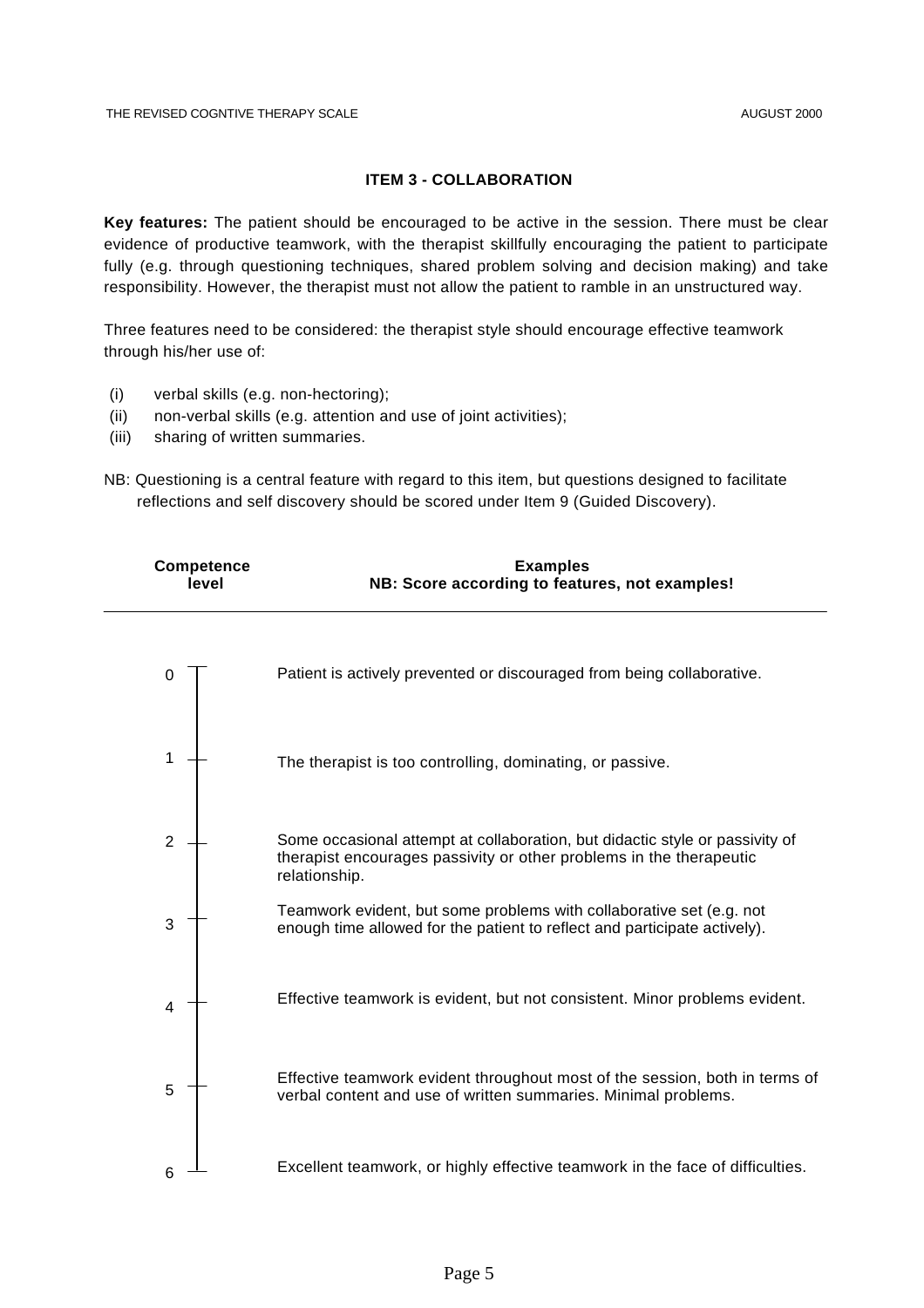## **ITEM 4 - PACING AND EFFICIENT USE OF TIME**

**Key features:** The session should be well 'time managed' in relation to the agenda, with the session flowing smoothly through discrete start, middle, and concluding phases. The work must be paced well in relation to the patient's needs, and while important issues need to be followed, unproductive digressions should be dealt with smoothly. The session should not go over time, without good reason.

Three features need to be considered:

- (i) the degree to which the session flows smoothly through the discrete phases;
- (ii) the appropriateness of the pacing throughout the session;
- (iii) the degree of fit to the learning speed of the patient.

| <b>Competence</b><br>level | <b>Examples</b><br>NB: Score according to features, not examples!                                                                                                |
|----------------------------|------------------------------------------------------------------------------------------------------------------------------------------------------------------|
| 0                          | Poor time management leads either to an aimless or overly rigid session.                                                                                         |
| 1                          | The session is too slow or too fast for the current needs and capacity of the<br>patient.                                                                        |
| $\mathbf 2$                | Reasonable pacing, but digression or repetitions from therapist and/or<br>patient lead to inefficient use of time; unbalanced allocation of time, over<br>time.  |
| 3                          | Good pacing evident some of the time, but diffuse at times. Some<br>problems evident.                                                                            |
| 4                          | Balanced allocation of time with discrete start, middle and concluding<br>phases evident. Minor problems evident.                                                |
| 5                          | Good time management skills evident, session running smoothly.<br>Therapist working effectively in controlling the flow within the session.<br>Minimal problems. |
| 6                          | Excellent time management, or highly effective management evident in the<br>face of difficulties.                                                                |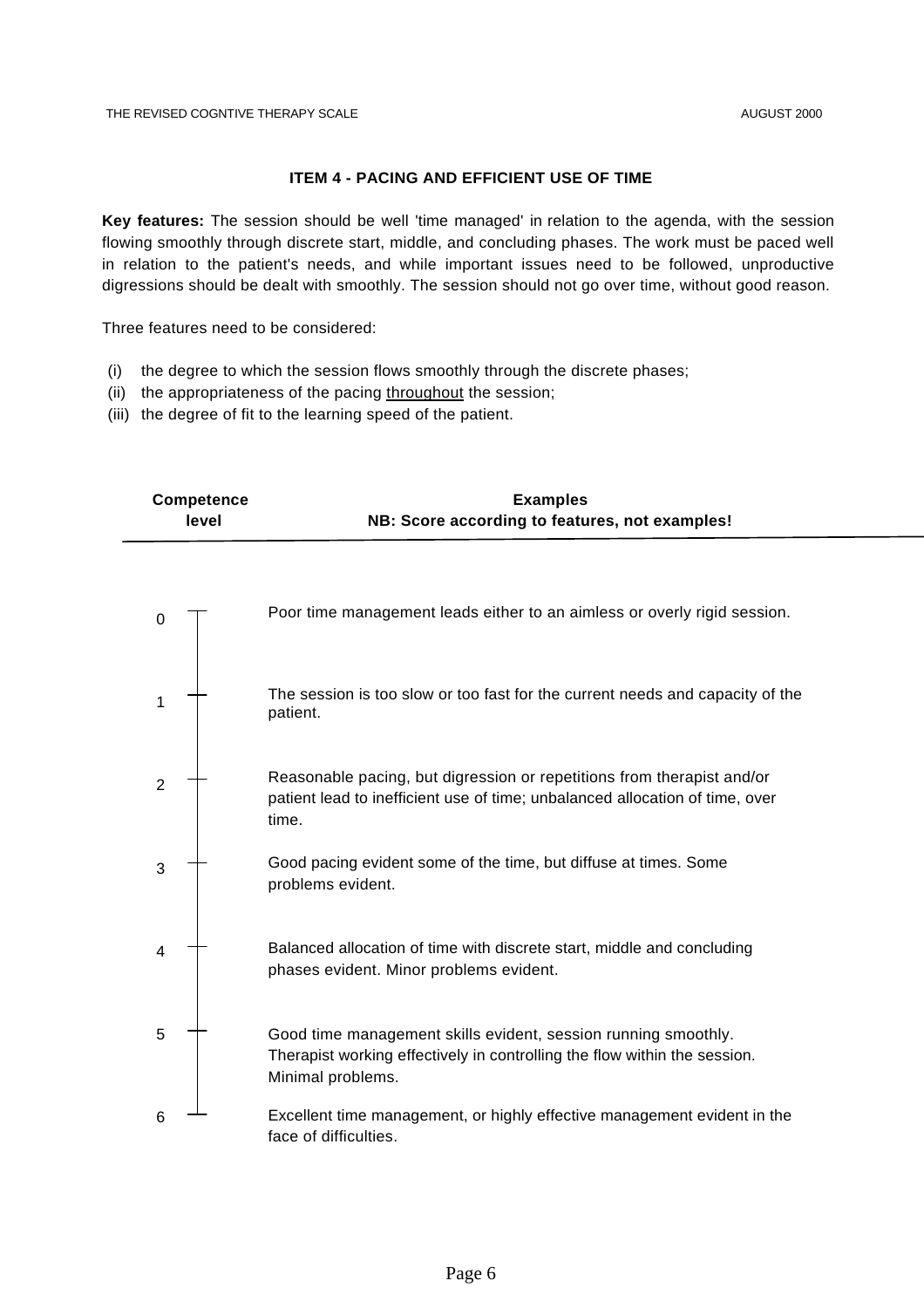#### **ITEM 5 - INTERPERSONAL EFFECTIVENESS**

**Key features:** The patient is put at ease by the therapist's verbal and non-verbal (e.g. listening skills) behaviour. The patient should feel that the core conditions (i.e. warmth, genuineness, empathy and understanding) are present. However, it is important to keep professional boundaries. In situations where the therapist is extremely interpersonally effective, he/she is creative, insightful and inspirational.

Three features need to be considered:

- (i) empathy the therapist is able to understand and enter the patient's feelings imaginatively and uses this understanding to promote change;
- (ii) genuineness the therapist has established a trusting working relationship;
- (iii) warmth the patient seems to feel liked and accepted by the therapist.

| <b>Competence</b><br>level | <b>Examples</b><br>NB: Score according to features, not examples!                                                                                                                                            |
|----------------------------|--------------------------------------------------------------------------------------------------------------------------------------------------------------------------------------------------------------|
|                            | Therapist's manner and interventions make the patient disengage and<br>become distrustful and/or hostile (absence of/or excessive i, ii, iii).                                                               |
|                            | Difficulty in showing empathy, genuineness and warmth.                                                                                                                                                       |
| $\overline{2}$             | Therapist's style (e.g. intellectualisation) at times impedes his/her empathic<br>understanding of the patient's communications.                                                                             |
| 3                          | The therapist is able to understand explicit meanings of patient's<br>communications, resulting in some trust developing. Some evidence of<br>inconsistencies in sustaining relationship.                    |
| 4                          | The therapist is able to understand the implicit, as well as the explicit<br>meanings of the patient's communications and demonstrates it in his/ her<br>manner. Minor problems evident (e.g. inconsistent). |
| 5                          | The therapist demonstrates very good interpersonal effectiveness. Patient<br>appears confident that he/she is being understood, which facilitates self-<br>disclosure. Minimal problems.                     |
| 6                          | Highly interpersonally effective, even in the face of difficulties.                                                                                                                                          |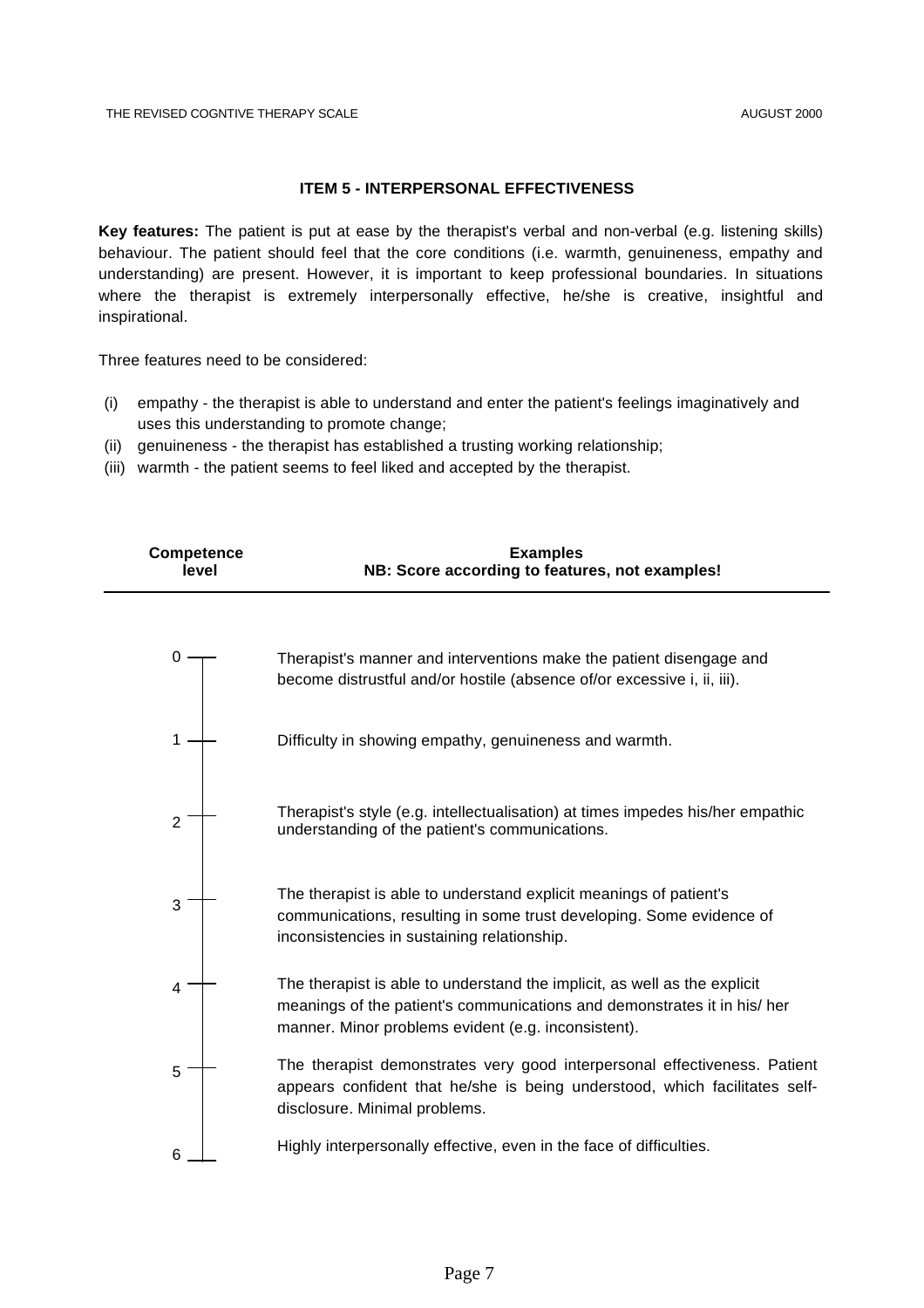#### **ITEM 6 — ELICITING OF APPROPRIATE EMOTIONAL EXPRESSION**

**Key features:** The therapist facilitates the processing of appropriate levels of emotion by the patient. Emotional levels that are too high or too low are likely to interfere with therapy. The therapist must also be able to deal effectively with emotional issues which interfere with effective change (e.g. hostility, anxiety, excessive anger). Effective facilitation will enable the patient to access and express his/her emotions in a way that facilitates change.

Three features have to be considered:

- (i) facilitation of access to a range of emotions;
- (ii) appropriate use and containment of emotional expression;
- (iii) facilitation of emotional expression; encouraging appropriate access and differentiation of emotions.

|                | <b>Competence</b><br>Level | <b>Examples</b><br>NB. Score according to features, not examples!                                                                                                                                                                          |
|----------------|----------------------------|--------------------------------------------------------------------------------------------------------------------------------------------------------------------------------------------------------------------------------------------|
| $\theta$       |                            | Patient is under- or over stimulated (e,g, his her feelings are ignored or dismissed or<br>allowed to reach an unmanaged pitch). Or the therapist's own mood or strategies (e.e.<br>intellectualization) adversely influences the session. |
| 1              |                            | Failure to facilitate access to, and expression of, appropriate emotional expression.                                                                                                                                                      |
| $\overline{2}$ |                            | Facilitation of appropriate emotional expression evident, but many relevant<br>opportunities missed.                                                                                                                                       |
| 3              |                            | Some effective facilitation of appropriate emotional expression, created and/or<br>maintained. Patient enabled to become slightly more aware.                                                                                              |
| 4              |                            | Effective facilitation of appropriate emotional expression leading to the patient<br>becoming more aware of relevant emotions. Minor problems evident.                                                                                     |
| 5              |                            | Very effective facilitation of emotional expression, optimally arousing the patient's<br>motivation and awareness. Good expression of relevant emotions evident- done in an<br>effective manner. Minimal problems.                         |
| 6              |                            | Excellent facilitation of appropriate emotional expression, or effective facilitation in the<br>face of difficulties                                                                                                                       |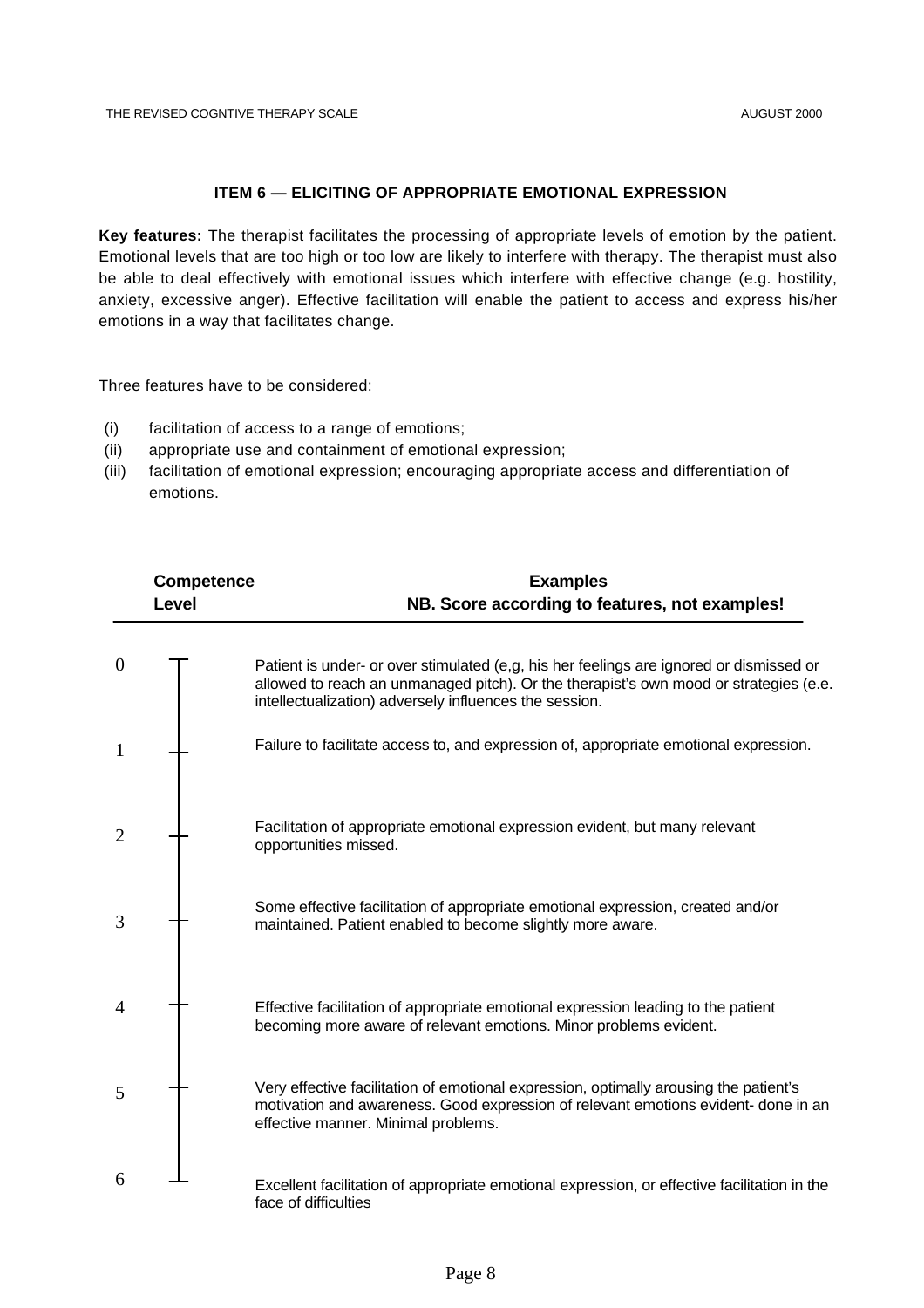#### **ITEM.7 - ELICITING KEY COGNITIONS**

**Key features:** To help the patient gain access to his/her cognitions (thoughts, assumptions and beliefs) and to understand the relationship between these and their distressing emotions. This can be done through the use of questioning, diaries and monitoring procedures.

Three features need to be considered:

- (i) eliciting cognitions that are associated with distressing emotions (i.e. selecting key cognitions or hot thoughts);
- (ii) the skillfulness and breadth of the methods used (i.e. Socratic questioning; appropriate monitoring, downward arrowing, imagery, role-plays, etc.);
- (iii) choosing the appropriate level of work for the stage of therapy (i.e. automatic thoughts, assumptions, or core beliefs).
- NB: This item is concerned with the general work done with eliciting cognitions. If any specific cognitive or behavioural change methods are used, they should be scored under item 1 1 (change methods).

| <b>Competence</b> | <b>Examples</b>                                |
|-------------------|------------------------------------------------|
| level             | NB: Score according to features, not examples! |

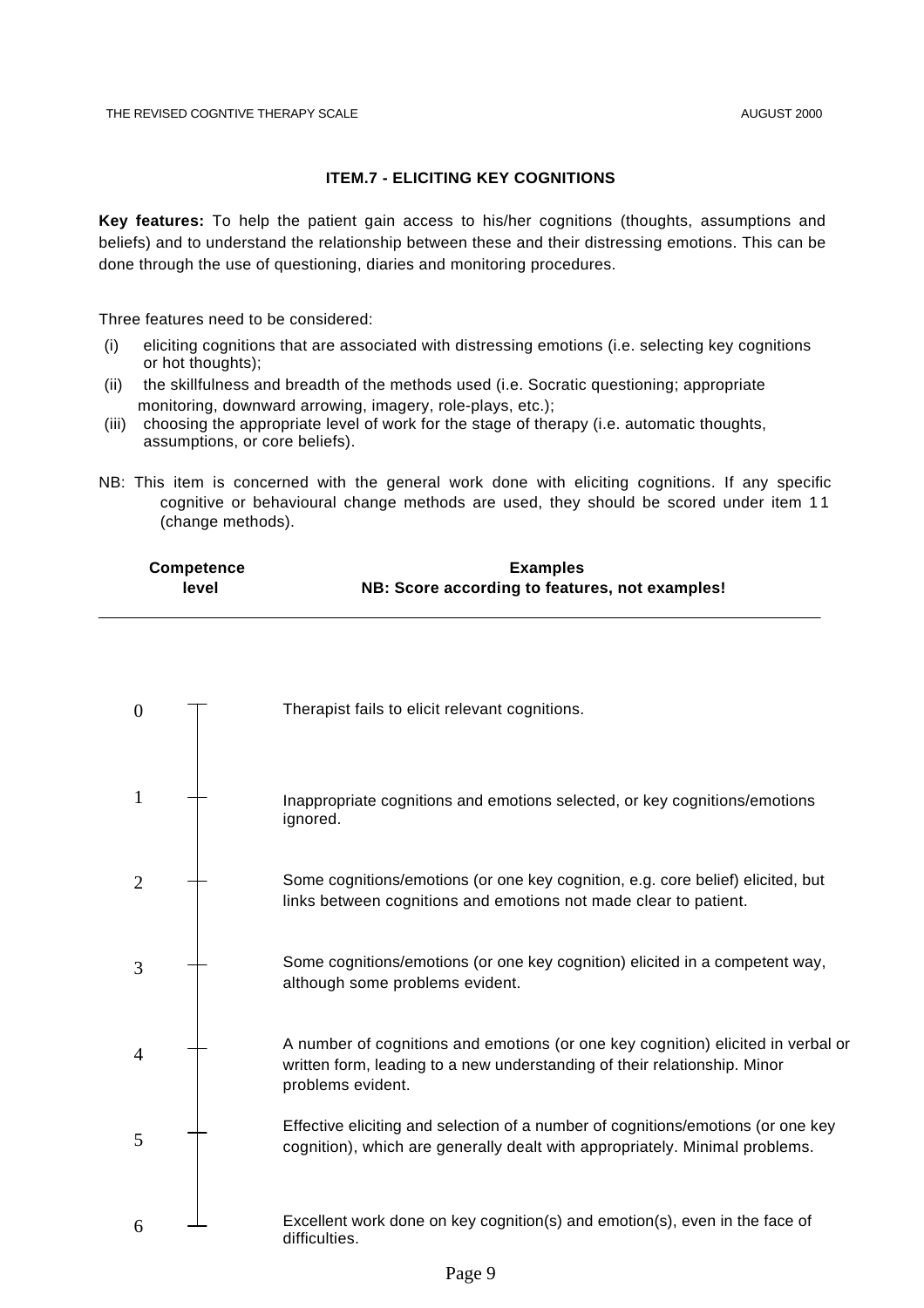#### **ITEM 8 - ELICITING AND PLANNING BEHAVIOURS**

**Key features:** To help the patient gain insight into the effect of his/her behaviours with respect to the problems. This can be done through the use of questioning; diaries and monitoring procedures. The therapist works with the patient to plan strategies either to overcome or disrupt dysfunctional behavioural patterns.

Two features need to be considered:

- (i) eliciting behaviours and plans that are associated with distressing emotions;
- (ii) the skilfulness and breadth of the methods used (i.e. Socratic questioning; appropriate monitoring, downward arrowing, imagery, role-plays, etc.);
- NB: This item is concerned with the general work done with eliciting behaviours and plans. If any specific cognitive or behavioural change methods are used, they should be scored under item 11 (change methods).

| <b>Competence</b><br>level | <b>Examples</b><br>NB: Score according to features, not examples!                                                                                                                  |
|----------------------------|------------------------------------------------------------------------------------------------------------------------------------------------------------------------------------|
|                            |                                                                                                                                                                                    |
| $\boldsymbol{0}$           | Therapist fails to elicit relevant behaviours and plans.                                                                                                                           |
| $\mathbf{1}$               | Inappropriate behaviours focused on and/or plans generated.                                                                                                                        |
| $\overline{2}$             | Some behaviours and plans elicited, but links between behaviours, cognitions<br>and emotions not made clear to patient.                                                            |
| 3                          | Some behaviours and plans elicited in a competant way, although some<br>problems evident.                                                                                          |
| $\overline{4}$             | A number of behaviours and plans elicited in verbal or written form, leading to a<br>new understanding of their importance in maintaining problems. Minor<br>difficulties evident. |
| 5                          | Effective eliciting and selection of a number of behaviours and plans, which are<br>generally dealt with appropriately. Minimal problems.                                          |
| 6                          | Excellent work done on behaviours and plans, even in the face of difficulties.                                                                                                     |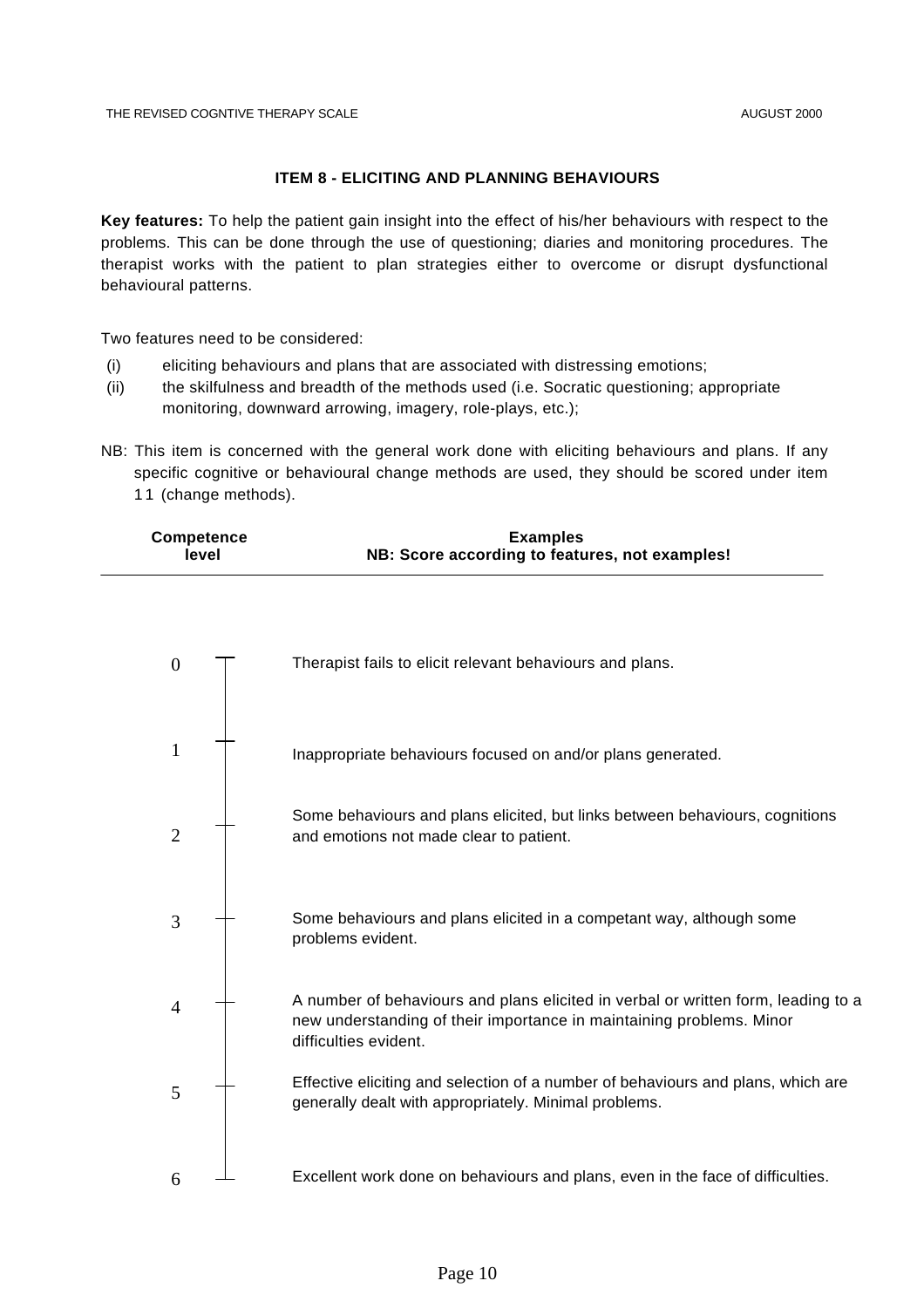## **ITEM 9 - GUIDED DISCOVERY**

**Key features:** The patient should be helped -to -develop hypotheses regarding his/her current situation and to generate potential solutions' for him/herself. The patient is helped to develop a range of perspectives regarding his/her experience. Effective guided discovery will create doubt where previously there was certainty, thus providing the opportunity for re-evaluation and new learning to occur.

Two elements need to be considered:

- (i) the style of the therapist this should be.open and inquisitive;
- (ii) the effective use of questioning techniques (e.g. Socratic questions) should encourage the patient to discover useful information that can be used to help him/her to gain a better level of understanding.

| <b>Competence</b><br>level |  | <b>Examples</b><br>NB: Score according to features, not examples!                                                                                                                                         |
|----------------------------|--|-----------------------------------------------------------------------------------------------------------------------------------------------------------------------------------------------------------|
| $\boldsymbol{0}$           |  | No attempt at guided discovery (e.g. hectoring and lecturing).                                                                                                                                            |
| $\mathbf{1}$               |  | Little opportunity for discovery by patient. Persuasion and debate used<br>excessively.                                                                                                                   |
| $\mathbf{2}$               |  | Minimal opportunity for discovery. Some use of questioning, but unhelpful in<br>assisting the patient to gain access to his/her thoughts or emotions or to<br>make connections between themes.            |
| 3                          |  | Some reflection evident. Therapist uses primarily a questioning style which is<br>following a productive line of discovery.                                                                               |
| 4                          |  | Moderate degree of discovery evident. Therapist uses a questioning style<br>with skill, and this leads to some synthesis. Minor problems evident.                                                         |
| 5                          |  | Effective reflection evident. Therapist uses skilful questioning style leading to<br>reflection, discovery, and synthesis. Minimal problems.                                                              |
| 6                          |  | Excellent guided discovery leading to a deep patient understanding. Highly<br>effective discovery produced in the face of difficulties, with evidence of a<br>deeper understanding having been developed. |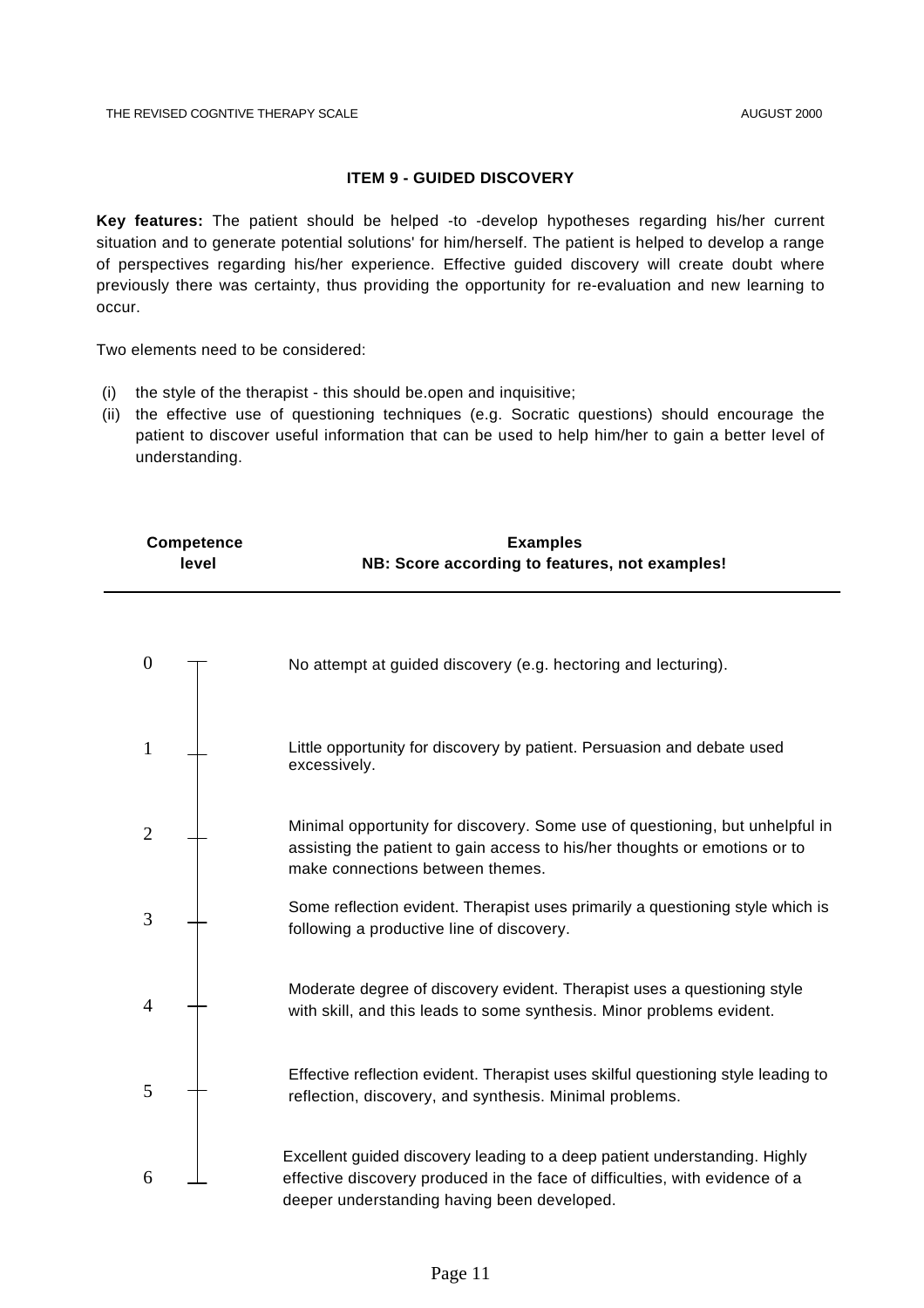#### **ITEM 10 - CONCEPTUAL INTEGRATION**

**Key features:** The patient should be helped to gain an appreciation of the history, triggers and maintaining features of his/her problem in order to bring about change in the present and future. The therapist should help the patient to gain an understanding of how his/her perceptions and interpretations, beliefs, attitudes and rules relate to his/her problem. A good conceptualisation will examine previous cognitions and coping strategies as well as current ones. This theory-based understanding should be well integrated and used to guide the therapy forward.

Two features need to be considered:

- (i) the presence/absence of an appropriate conceptualisation which is in line with goals of therapy;
- (ii) the manner in which the conceptualisation is used (e.g. used as the platform for interventions, homework etc.).

NB: This item is to do with therapeutic integration (using theory to link present, past and future). If the therapist deals specifically with cognitions and emotions, this should be scored under Items 6 (Facilitation of Emotional Expression) and 7 (Eliciting Key of Cognitions)

|                  | <b>Competence</b><br>level | <b>Examples</b><br>NB: Score according to features, not examples!                                                                                                                                      |
|------------------|----------------------------|--------------------------------------------------------------------------------------------------------------------------------------------------------------------------------------------------------|
| $\boldsymbol{0}$ |                            | The absence of an appropriate conceptualisation.                                                                                                                                                       |
| $\mathbf{1}$     |                            | The lack, or inappropriateness or misapplication of a conceptualisation leads<br>to a neutral impact (e.g. interferes with progress or leads to aimless application<br>of procedures).                 |
| $\overline{2}$   |                            | Some rudimentary conceptualisation arrived at, but not well integrated with<br>goals of therapy. Does not lead to a clear rationale for interventions.                                                 |
| $\mathfrak{Z}$   |                            | Cognitive conceptualisation partially developed with some integration, but<br>some difficulties evident (e.g. in synthesising and in sharing it with the<br>patient). Leads to coherent interventions. |
| $\overline{4}$   |                            | Cognitive conceptualisation is moderately developed and integrated within<br>the therapy. Minor problems evident.                                                                                      |
| 5                |                            | Cognitive conceptualisation is very well developed and integrated within the<br>therapy - there is a credible cognitive understanding leading to major<br>therapeutic shifts. Minimal problems.        |
| 6                |                            | Excellent development and integration evident, or highly effective in the<br>face of difficulties.                                                                                                     |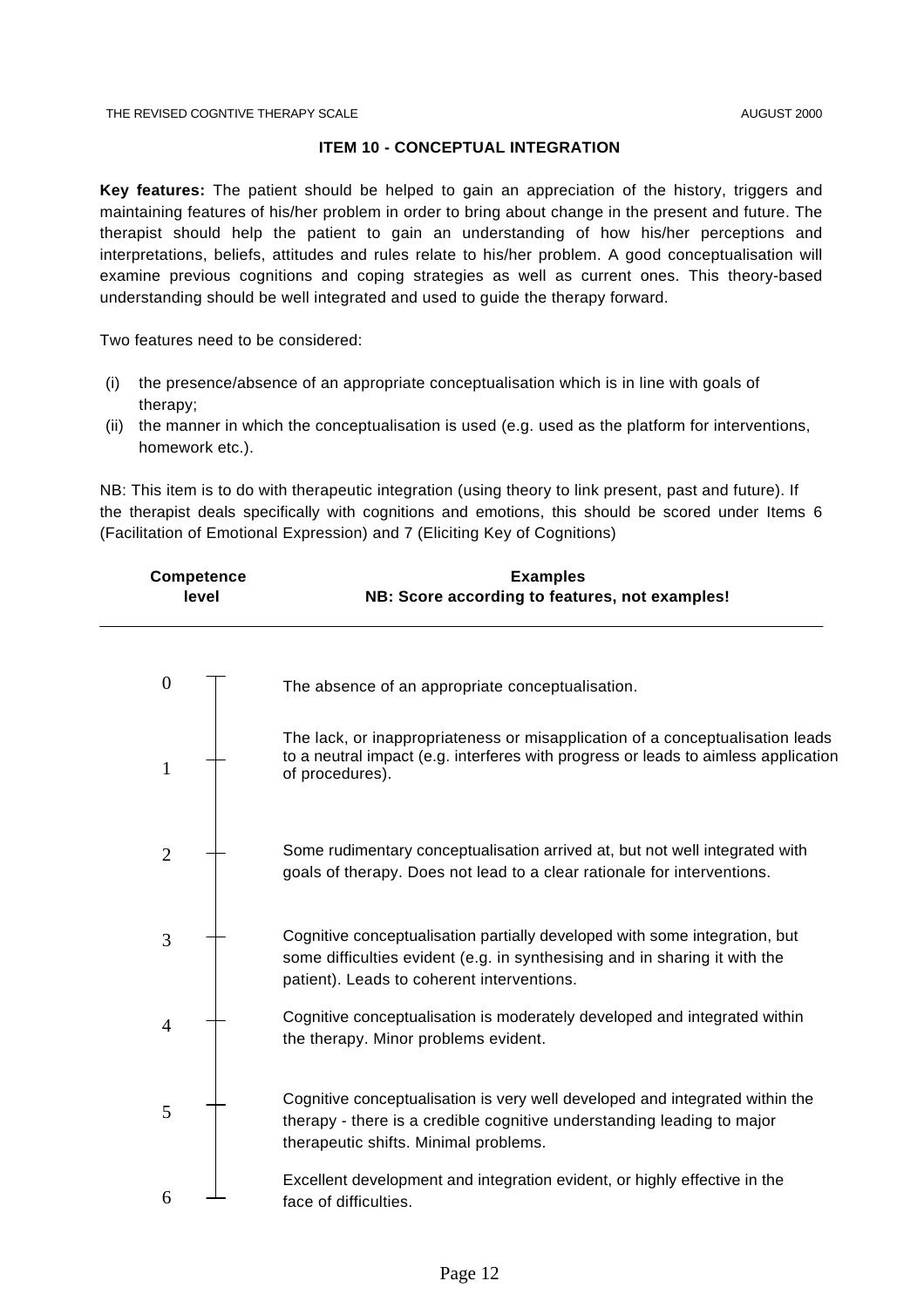#### **ITEM 11- APPLICATION OF CHANGE METHODS**

**Key features:** Therapist skillfully uses, and helps the patient to use, appropriate cognitive and behavioural techniques in line with the formulation. The therapist helps the patient devise appropriate cognitive methods to evaluate the key cognitions associated with distressing emotions, leading to major new perspectives and shifts in emotions. The therapist also helps the patient to apply behavioural techniques in line with the formulation. The therapist helps the patient to identify potential difficulties and think through the cognitive rationales for performing the tasks. The methods provide useful ways for the patient to test-out cognitions practically and gain experience in dealing with high levels of emotion. The methods also allow the therapist to obtain feedback regarding the patient's level of understanding of prospective practical assignments (i.e. by the patient performing the task in- session).

#### Three features need to be considered:

- (i) the appropriateness and range of both cognitive methods (e.g. cognitive change diaries, continua, distancing, responsibility charts, evaluating alternatives, examining pros and cons, determining meanings, imagery restructuring, etc.) and behavioural methods (e.g. behavioural diaries, behavioural tests, role play, graded task assignments, response prevention, reinforcement of patient's work, modeling, applied relaxation, controlled breathing, etc.);
- (ii) the skill in the application of the methods however, skills such as feedback, interpersonal effectiveness, etc. should be rated separately under their appropriate items;
- (iii) the suitability of the methods for the needs of the patient (i.e. neither too difficult nor complex).

NB: This item is not concerned with accessing or identifying thoughts, rather with their re-evaluation.

| <b>Competence</b><br>level | <b>Examples</b><br>NB: Score according to features, not examples!                                                                             |
|----------------------------|-----------------------------------------------------------------------------------------------------------------------------------------------|
|                            |                                                                                                                                               |
| $\overline{0}$             | Therapist fails to use or misuses appropriate cognitive and behavioural<br>methods.                                                           |
| 1                          | Therapist applies either insufficient or inappropriate methods, and/or with<br>limited skill or flexibility.                                  |
| $\overline{2}$             | Therapist applies appropriate methods, but major difficulties evident.                                                                        |
| 3                          | Therapist applies a number of methods in competent ways, although some<br>problems evident (e.g. the interventions are incomplete).           |
| 4                          | Therapist applies a range of methods with skill and flexibility, enabling the<br>patient to develop new perspectives. Minor problems evident. |
| 5                          | Therapist systematically applies an appropriate range of methods in a<br>creative, resourceful and effective manner. Minimal problems.        |
| 6                          | Excellent range and application, or successful application in the face of<br>difficulties.                                                    |